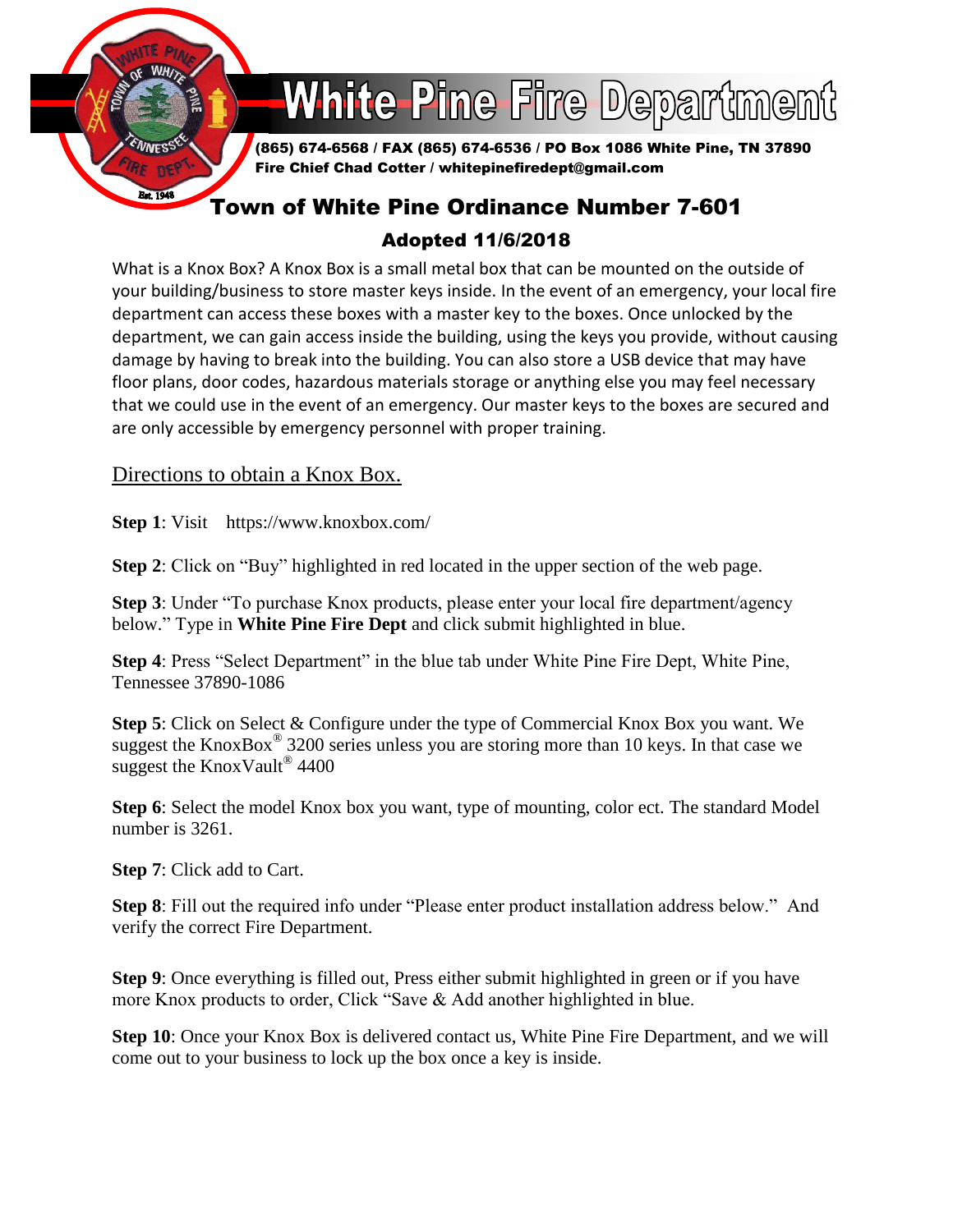## CHAPTER 6

# KEY LOCK BOX SYSTEM

### **SECTION**

Change 13, November 6, 2018<br> **CHAPTER 6**<br> **KEY LOCK BOX SYSTEM**<br> **SECTION**<br>
7-601. Key lock box system.<br>
7-601. Key lock box system. (1) The following structure<br>
equipped with a key lock box at or near the main entrance or <sup>7-9</sup><br> **CHAPTER 6**<br> **CHAPTER 6**<br> **KEY LOCK BOX SYSTEM**<br> **ION**<br> **Rey lock box system.**<br> **7-601. <u>Key lock box system</u>.** (1) The following structures shall be<br>
ed with a key lock box at or near the main entrance or such othe equipped with a key lock box at or near the main entrance or such other location required by the fire chief.

(a) CHAPTER 6<br>
(a) CHAPTER 6<br>
(a) CHAPTER 6<br>
(a) CHAPTER 6<br>
(a) CHAPTER 6<br>
(a) lock box system. (1) The following structures shall be<br>
ha key lock box at or near the main entrance or such other location<br>
(a) Commercial or automatic alarm system or automatic suppression system, or such structures that are secured in a manner that restricts access during an emergency; (b) Multi-family residential structures that have restricted the properties of the properties of the restricted of the structure of the structure structures for the have victors of the fire chief.<br>(a) Commercial or indust (c) Governmental structures and nursing care facilities.<br>
(e) All reviewed and reviewed and reviewed and reviewed and reviewed and reviewed and the hakey lock box at or near the main entrance or such other location (a) Co CHAPTER 6<br>
KEY LOCK BOX SYSTEM<br>
ock box system.<br>  $\frac{Key \text{ lock box system.}}{Key \text{ lock box at or near the main entrance or such other location}}$ <br>
ha key lock box at or near the main entrance or such other location<br>
he fire chief.<br>
(a) Commercial or industrial structures protected by **KEY LOCK BOX SYSTEM**<br>
Sock box system.<br>  $\frac{1}{2}$   $\frac{1}{2}$   $\frac{1}{2}$   $\frac{1}{2}$   $\frac{1}{2}$   $\frac{1}{2}$   $\frac{1}{2}$   $\frac{1}{2}$   $\frac{1}{2}$   $\frac{1}{2}$   $\frac{1}{2}$   $\frac{1}{2}$   $\frac{1}{2}$   $\frac{1}{2}$   $\frac{1}{2}$   $\frac{1}{2}$   $\frac{1}{2}$   $\frac{1}{2}$  **EXIT LOCK DOG STSTEM**<br>
(Several of a Review of the following structures shall be have lock box at or near the main entrance or such other location<br>
he fire chief.<br>
(a) Commercial or industrial structures protected by an a ock box system.<br> **Key lock box system.** (1) The following structures shall be<br>
h a key lock box at or near the main entrance or such other location<br>
the fire chief.<br>
commercial or industrial structures protected by an<br>
ati

access through locked doors and have a common corridor for access to the living units;

would be delayed as determined by the fire chief.

that require a building permit.

fire detection and/or suppression systems.

7-601. **Key lock box system**. (1) The following structures shall be od with a key lock box at or near the main entrance or such other location of by the free chicf.<br>
(a) Commercial or industrial structures protected by an the key lock box installed and operational prior to the issuance of an occupancy permit. All structures in existence on the effective date of this chapter and subject to this chapter shall have one (1) year from the effective date of this chapter to have a key lock box installed and operational. ationated and system of accounance suppression system, or solution<br>structures that are secured in a manner that restricts access during an<br>emergency;<br>(b) Multi-family residential structures that have restricted<br>access thro (b) war-lampy restored and structures in also restorted to the restorted of the living units;<br>(c) Overnmental structures and nursing care facilities.<br>(d) Other properties or structures where fire department access would be (3) Other member shall designate the type of the nearlies and  $(3)$  Other properties or structures where fire department access would be delayed as determined structures where fire department access would be delayed as de

implemented within the Town of White Pine and shall have the authority to require all structures to use the designated systems.

box shall, at all times, keep a key in the lock box that will allow for access to the structure.

regulations for the use of the lock box system.

would velow the exergence of the met the during permit.<br>
(6) All new commercial structures.<br>
(f) All existed commercial structures.<br>
that require a building permit.<br>
that the operator of the during permit of fire detectio official and provide a new key when a lock is changed or re-keyed. The key to such locks will be secured in the key-box. The Town of White Pine will require a lock box be located at the entrance or approved entrance to the building. The lock box should be at a height of seventy-two inches (72") off the ground and twenty-four inches (24") to the left or right of the door.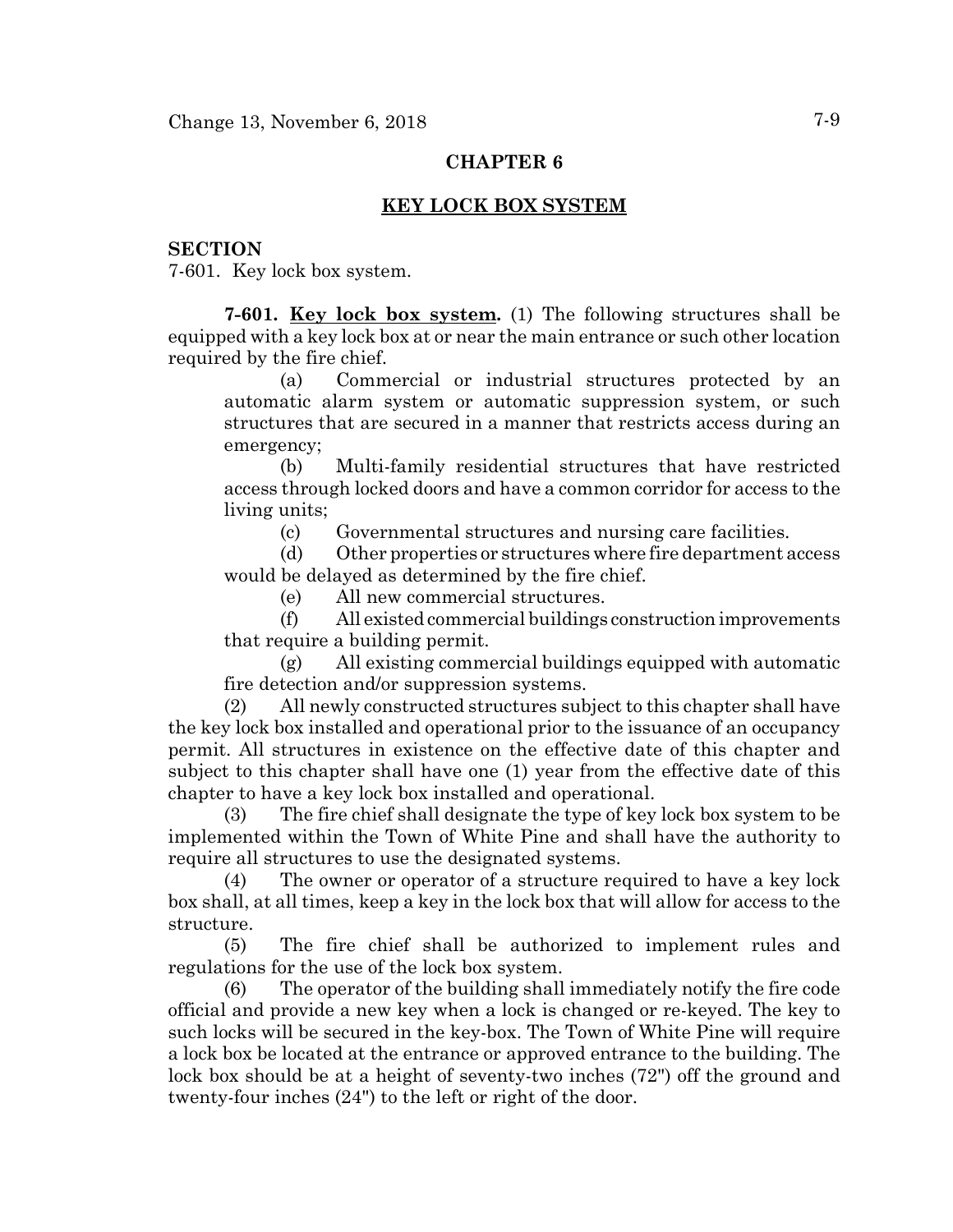Change 13, November 6, 2018 7-10

7-10<br>
(7) Any person who owns or operates a structure subject to this<br>
r shall be subject to the penalties set forth in this code for any violations<br>
chapter, provided that the minimum fine for a conviction for a violation chapter shall be subject to the penalties set forth in this code for any violations of this chapter, provided that the minimum fine for a conviction for a violation of the section shall be one hundred dollars (\$100.00). (as added by Ord. #10-17, Dec. 2017)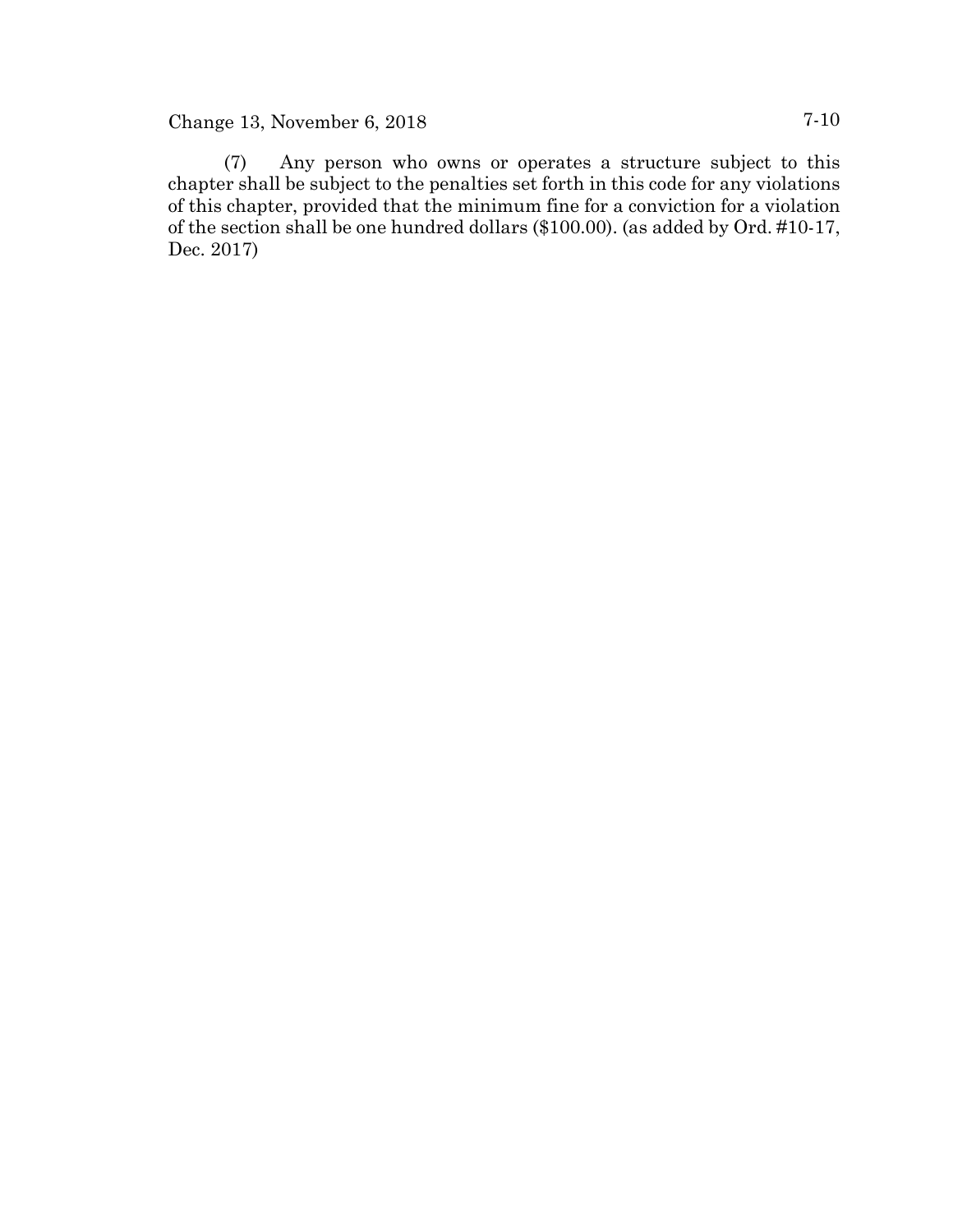

# **ELECTRONIC KNOXBOX® 3200**

KnoxBox 3200, the number one high-security key lock box trusted by emergency responders and property owners, is now available with the electronic Knox eLock Core™. Store up to 10 keys to gain rapid access to commercial properties. Box openings are recorded and tracked in the cloud-based KnoxConnect™ Management System.



#### WEIGHT:

Surface Mount - 8 lbs. Recessed Mount - 9 lbs.

#### DIMENSIONS:

Surface Mount Body - 4" H x 5" W x 3-7/8" D Recessed Mount Flange - 7" H x 7" W



#### **RECESS MOUNT - FRONT VIEW**



- Stores maximum 10 keys. Access cards and small entry items may also fit in interior compartment but will reduce max key quantity.
- Knox eLock Core, powered by Knox eKey™
- Dust cover reflective label for Knox eLock System identification
- Enables tracking of box openings via cloud-based KnoxConnect™
- Built Knox-Rugged and secure: UL 1037, UL 1610, UL 1332
- Finished with Knox-Coat® to protect four times better than standard powder coat
- Weather-resistant door gasket
- Knox RainGuard™ provides weather protection

#### • Hinged door **BENEFITS**

- 
- No wiring or battery needed for power
- Captures box openings by date and time • Allows rapid property access
- Reduces property damage
- 
- Prevents forced entry into buildings
- Minimizes first responder injury
- Compliant to National Fire Code (NFPA, IFC, IBC)

#### **OPTIONS**

- Knox Tamper Alert connects to building's alarm system for extra security
- Mount types: Recessed and Surface
- 3 color options: Black, Aluminum, Dark Bronze

## ACCESSORIES

- Multi-Purpose Switch for use on electrical doors, gates and other electrical equipment
- Recess Mounting Kit for new concrete or masonry construction
- Public Safety Labels
- Tag-Out Tamper Seals, Key Tags, and Key Rings

## ORDERING SPECIFICATIONS

#### **To insure procurement and delivery of the Electronic KnoxBox 3200, it is suggested that following specification paragraph is used:**

KnoxBox surface/recessed mount with hinged door, with/without UL Listed Knox Tamper Alert. 1/4" plate steel housing, 1/2" thick steel door with interior gasket seal and stainless steel door hinge. Box is UL Listed. Lock has 1/8" thick stainless steel dust cover with tamper seal mounting capability, a rainguard to protect against certain weather conditions and a reflective Knox label indicating the Knox eLock System.

**Exterior Dimensions:** Surface Mount Body - 4" H x 5" W x 3-7/8" D Recessed Mount Flange - 7" H x 7" W

**Electronic Lock:** Powered by Knox eKey. Communicates using industry standard encryption.

**Finish:** Knox-Coat proprietary finishing process **Color:** Black, Dark Bronze or Aluminum **P/N:** KnoxBox KLS-3200 (mfr's cat. ID) **Mfr's Name:** KNOX COMPANY